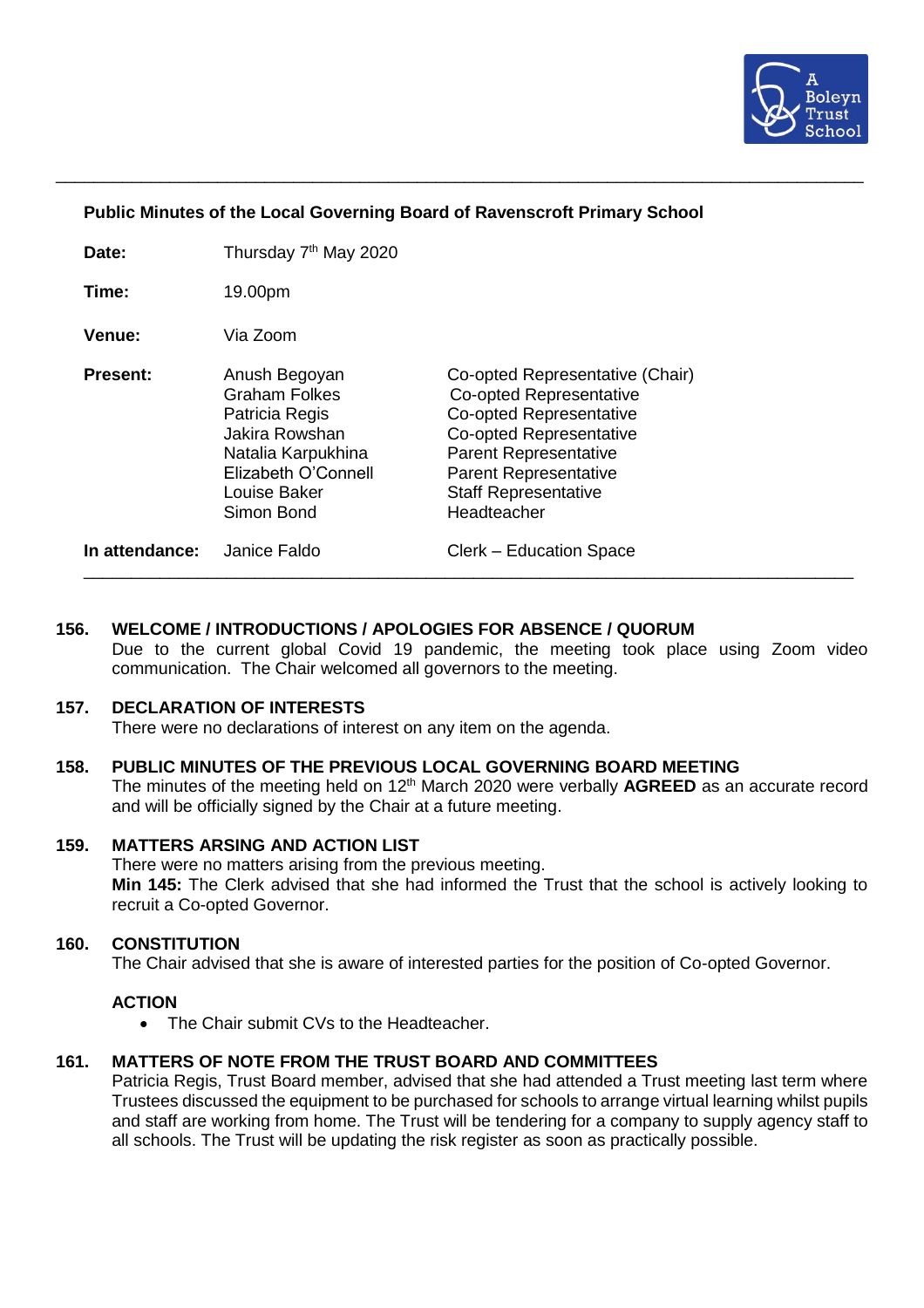# **162. MAIN BUSINESS**

# **a. Head Teacher Report**

The Headteacher gave a verbal report on how the current global situation is affecting the school.

He advised that days prior to the Government's decision to close schools, staff had collated education packs to enable pupils to work from home.

The school has remained open daily to support key workers, vulnerable pupils and higher needs funded pupils. The school also opened during the Easter holidays for these pupils. Approximately 14 pupils attend over the week facilitated by a rota of 5-10 staff. All staff have been thoroughly supportive bearing in mind the difficulties in social distancing with young pupils who have complex needs.

The school is contacting the families of pupils who have complex needs and/or known to social services.

The Headteacher regularly emails staff to update them on the situation and all staff have been informed of what they have to do if they, or any member of their family exhibit Covid 19 symptoms.

The school was providing food parcels to the family of pupils eligible for Free School Meals (FSM). FSM vouchers are now supplied via use of parents' emails or by post, however not all families have taken up the offer. Parents have indicated that they are very happy with the support that the school is giving to all families.

Counselling will be offered to any pupil who needs it.

**Q.** Have there been any bereavements amongst the staff?

**A.** There have been some family bereavements and some staff are self-isolating.

**Q.** Has the school been supplied with personal protective equipment (PPE)?

**A.** Hand gel and gloves are always available in school; however, we are trying to secure PPE to support staff with the care of complex needs pupils.

**Q** Have any staff been furloughed?

**A.** The Government are not changing school budgets; therefore, all will be paid as usual. The school will also be honouring contracts with agencies and agency staff will be paid until the end of the academic year. All agency staff will be offered permanent positions at the end of the academic year.

**Q.** What is being done to support and prepare Year 6 pupils in their transition to secondary school? **A.** This will be discussed as soon as the Government decide on when pupils will return to school and in what capacity. Reports have been written for all Year 6 pupils and will be giving to parents at the end of the academic year.

There being no further questions governors thanked the Head Teacher for his report and asked for their appreciation to be conveyed to staff for their resilience during the current situation and to pass on their condolences to any staff who have lost family or friends.

#### **b. Update on Relationship, Sex and Health Education (RSHE)**

The Headteacher advised that a scheme of work has been put together, but, due to the current situation the RSHE consultation has been postponed until further notice.

### **163. STANDING ITEMS**

### **a. Governor Visits and training**

No visits or training have taken place due to the current situation.

#### **b. Policies**

There were no polices to approve or adopt.